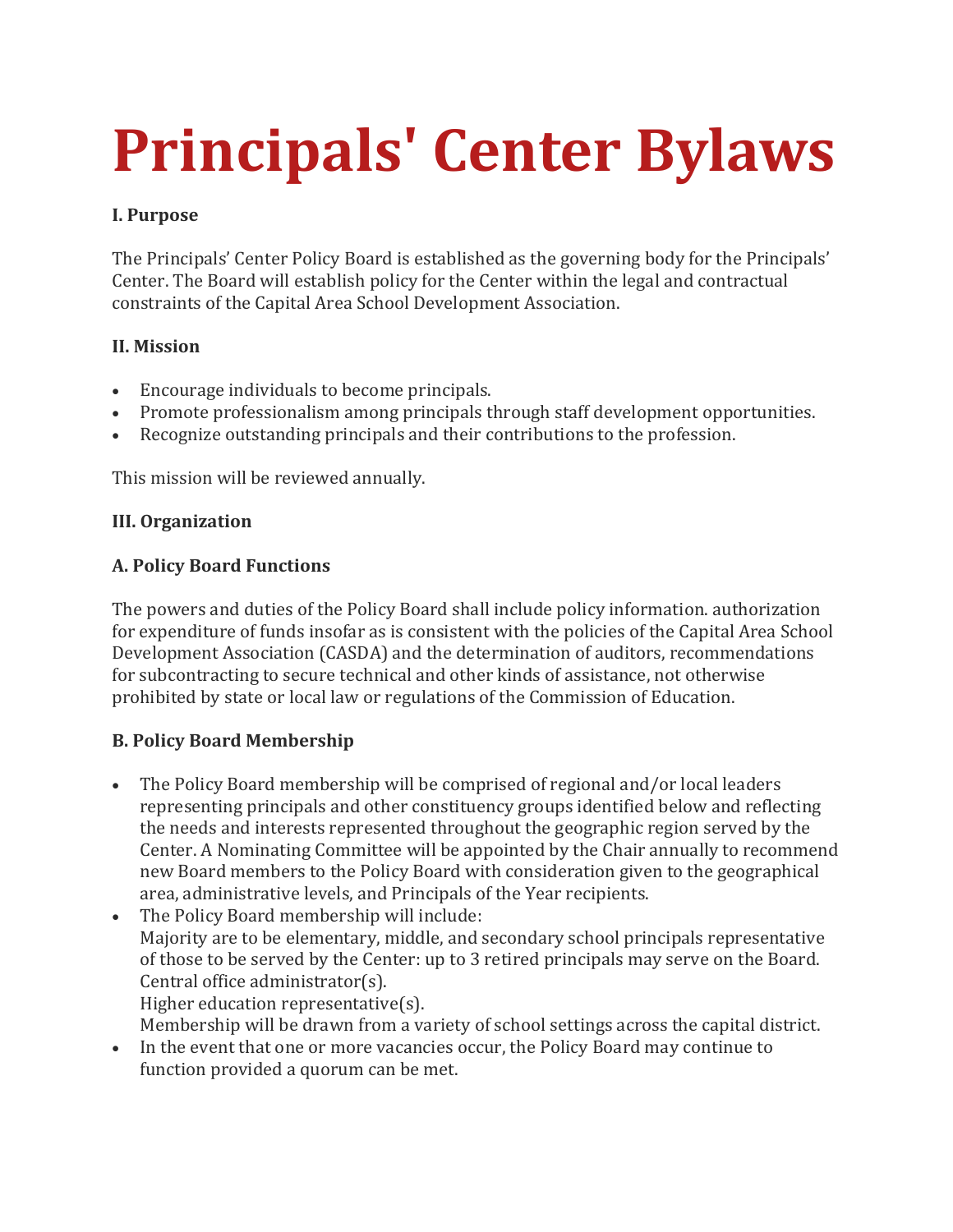- The Policy Board will consist of no more than twenty-two (22) members. Of that total, at least twelve (12) positions will be held by sitting principals.
- Term membership will be for three years beginning July 1 and ending June 30. In the event a member of the Board should change position or title, the Board member will be allowed to serve out his/her term of office if he/she wishes to do so for the sake of Board continuity.

In the event that a vacancy occurs, recommendations for replacement will be solicited from the Policy Board as a whole, keeping in mind the geographic representation from which the vacancy occurs. Replacements and/or new members will be selected by a two-thirds majority vote of approval by the board members present at the meeting.

## **C. Member Responsibilities**

The Principals' Center Board member is expected to:

- Attend all meetings. In the event that a member is absent for two consecutive meetings, contact will be made by the chairperson or his/her designee to determine member's level of interest.
- Take a major role in one of the three central components listed in Section II Mission.
- Communicate with other principals and administrators in his/her geographic location.
- Promote the Principals' Center. These expectations of Board members will be reviewed annually by the chairperson and vice chairperson for continuation of membership on the Board.

# **D. Voting Procedures**

A quorum will be met if more than half of the members are present.

- Written notice of Policy Board meetings and a published agenda will be provided at least four working days prior to the meeting date.
- The majority necessary for passage of any measure will consist of the majority of those present and voting provided a quorum has been established and unless previously stipulated.

# **E. Officers**

- A chairperson and vice chairperson will be elected from the school principal members of the Board based on the recommendation of the Nominating Committee at the last meeting of the year.
- The Executive Director of CASDA will serve as the Executive Director of the Principals' Center.
- The chairperson, with the assistance of the Executive Director, will be responsible for formation of the agenda, calling, and conducting Board meetings.
- The vice chairperson will assume the responsibilities when the chairperson is unable to do so.
- The Executive Director is responsible for taking minutes of the Board meeting and distributing copies to all Board members.
- The chairperson will appoint appropriate sub-committees to act if needed.